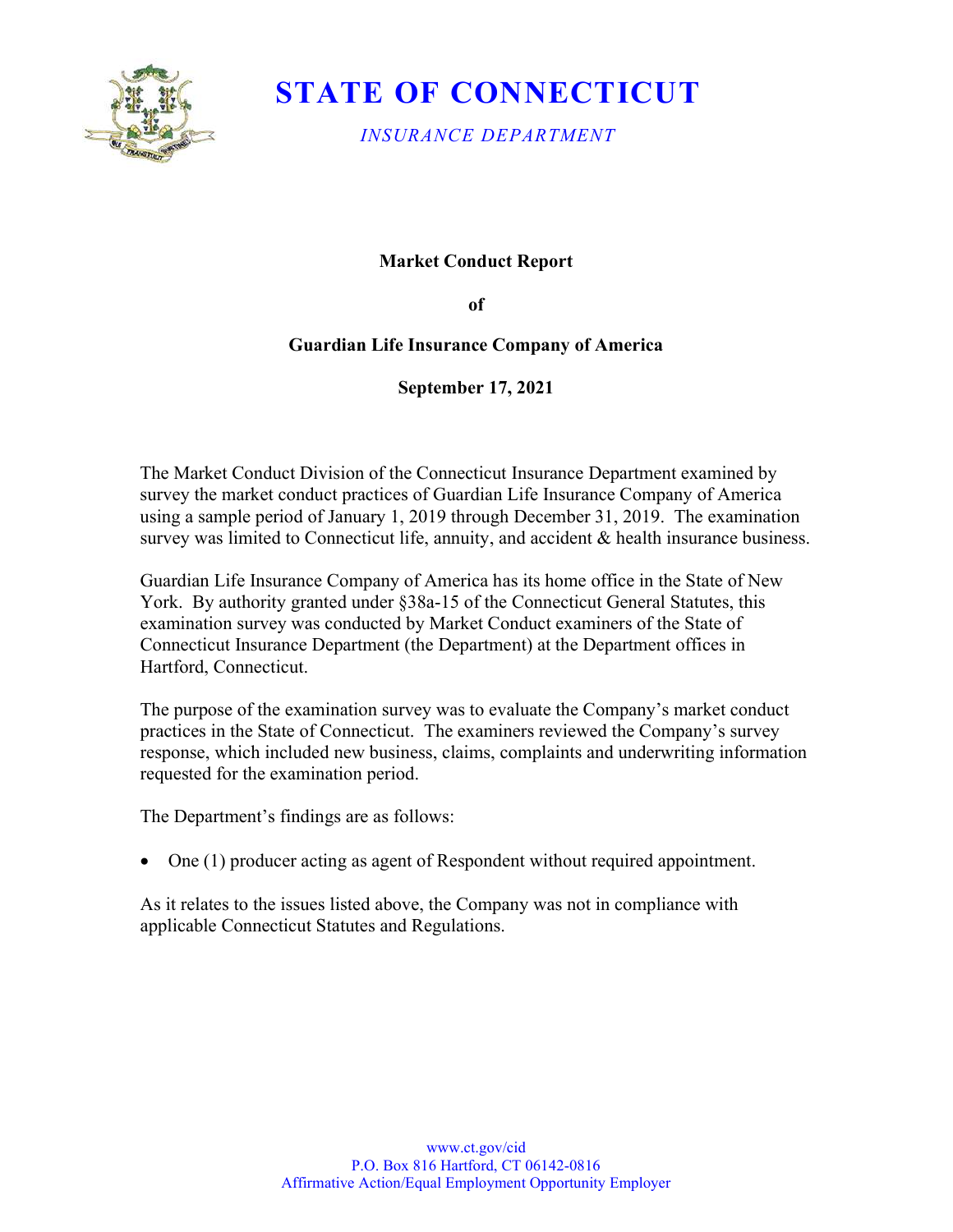DocuSign Envelope ID: 06890A34-F866-469E-A131-FFB801FDBD24



## **STATE OF CONNECTICUT**

INSURANCE DEPARTMENT

theid

IN THE MATTER OF: **GUARDIAN LIFE INSURANCE COMPANY OF AMERICA:** 

DOCKET MC 21-72

### STIPULATION AND CONSENT ORDER

It is hereby stipulated and agreed between Guardian Life Insurance Company of America and the State of Connecticut Insurance Department by and through Andrew N. Mais, Insurance Commissioner, to wit:

T

WHEREAS, pursuant to a Market Conduct examination, the Insurance Commissioner alleges the following with respect to Guardian Life Insurance Company of America.

Guardian Life Insurance Company of America, hereinafter referred to as  $1. \, \mathrm{S}$ Respondent, is domiciled in the State of New York and is licensed to transact life and health insurance in the State of Connecticut. The NAIC company code number is 64246.

2. From March 1, 2021 through September 1, 2021, the Department conducted an examination of Respondent's market conduct practices in the State of Connecticut covering the period from January 1, 2019 through December 31, 2019.

3. During the period under examination, Respondent failed to follow established practices and procedures to ensure compliance with statutory requirements, resulting in the instance of

a) One (1) producer acting as agent of Respondent without required appointment.

4. The conduct as described above violates §38a=702m of the Connecticut General Statutes, and constitutes cause for the imposition of a fine or other administrative penalty under §38a-2 and §38a-774 of the Connecticut General Statutes.

> www.ct.gov/cid P.O. Box 816 Hartford, CT 06142-0816 Affirmative Action/Equal Employment Opportunity Employer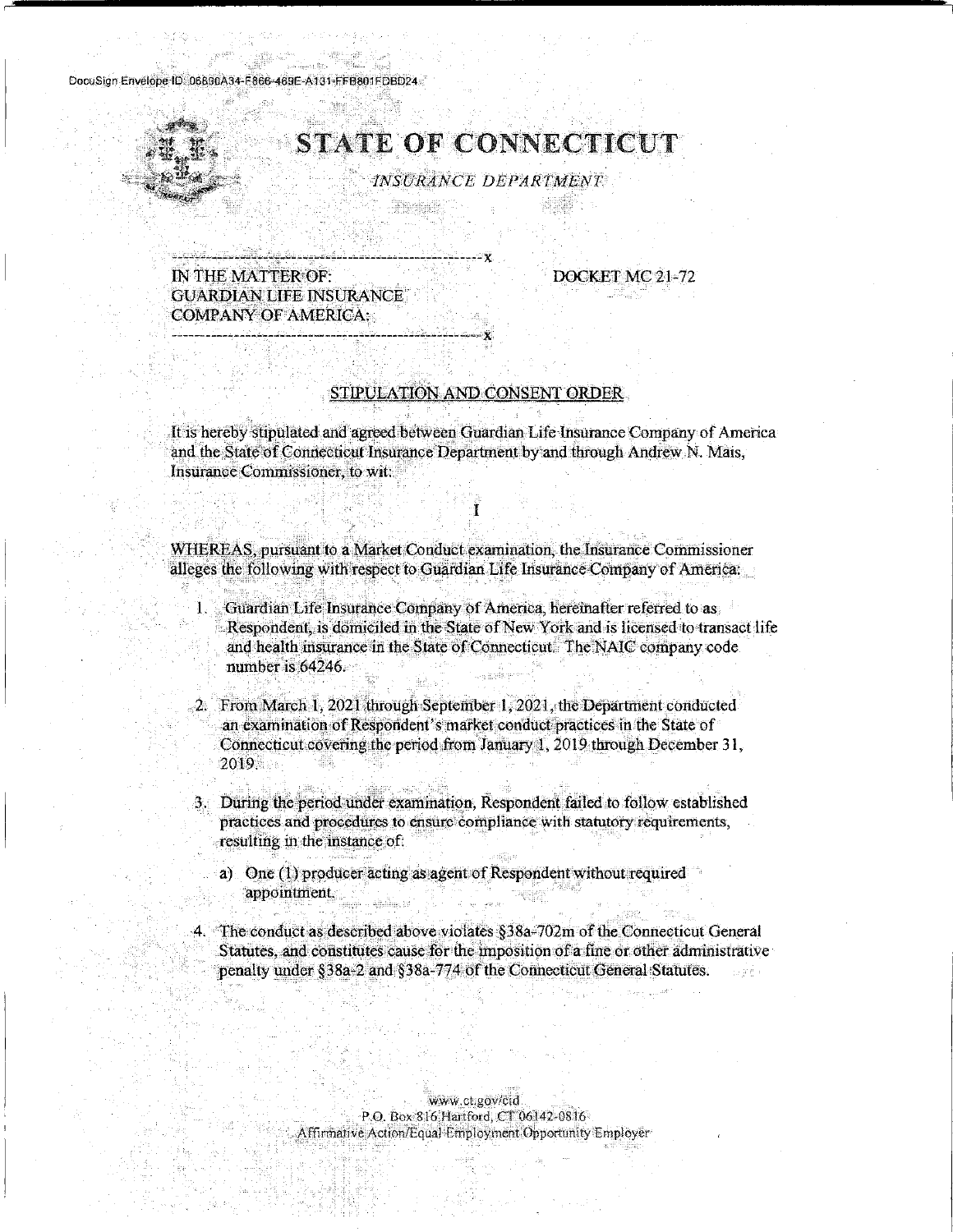1. WHEREAS, Respondent admits to the allegations contained in paragraphs three and four of Article I of this Stipulation; and

 $\mathbf{u}$ 

2. WHEREAS, Respondent agrees to undertake a complete review of its practices. and procedures to enhance compliance with Connecticut statutes in the areas of concern, as described in the Market Conduct Report and this Stipulation; and

3. WHEREAS, Respondent agrees to provide the Insurance Commissioner with a summary of actions taken to comply with the recommendations in the Market Conduct Report within ninety (90) days of the date of this document; and

4. WHEREAS, Respondent agrees to pay a fine in the amount of \$1,500 for the violations described herein; and

5. WHEREAS, Respondent, being desirous of terminating this proceeding without the necessity of a formal proceeding or further litigation, does consent to the making of this Consent Order and voluntarily waives:

a any right to a hearing, and

b. any requirement that the Insurance Commissioner's decision contain a statement of findings of fact and conclusions of law; and

c. any and all rights to object to or challenge before the Insurance Commissioner or in any judicial proceeding any aspect, provision or requirement of this Stipulation.

NOW THEREFORE, upon the consent of the parties, it is hereby ordered and adjudged:

1. That the Insurance Commissioner has jurisdiction of the subject matter of this administrative proceeding.

2. That Respondent is fined the sum of One Thousand Five Hundred Dollars (\$1,500) Dollars for the violations herein above described.

-2

Guardian Life Insurance Company of America

Michelle Hawk

By:

 $-060253205835402$ (Representative of Insurance Company)